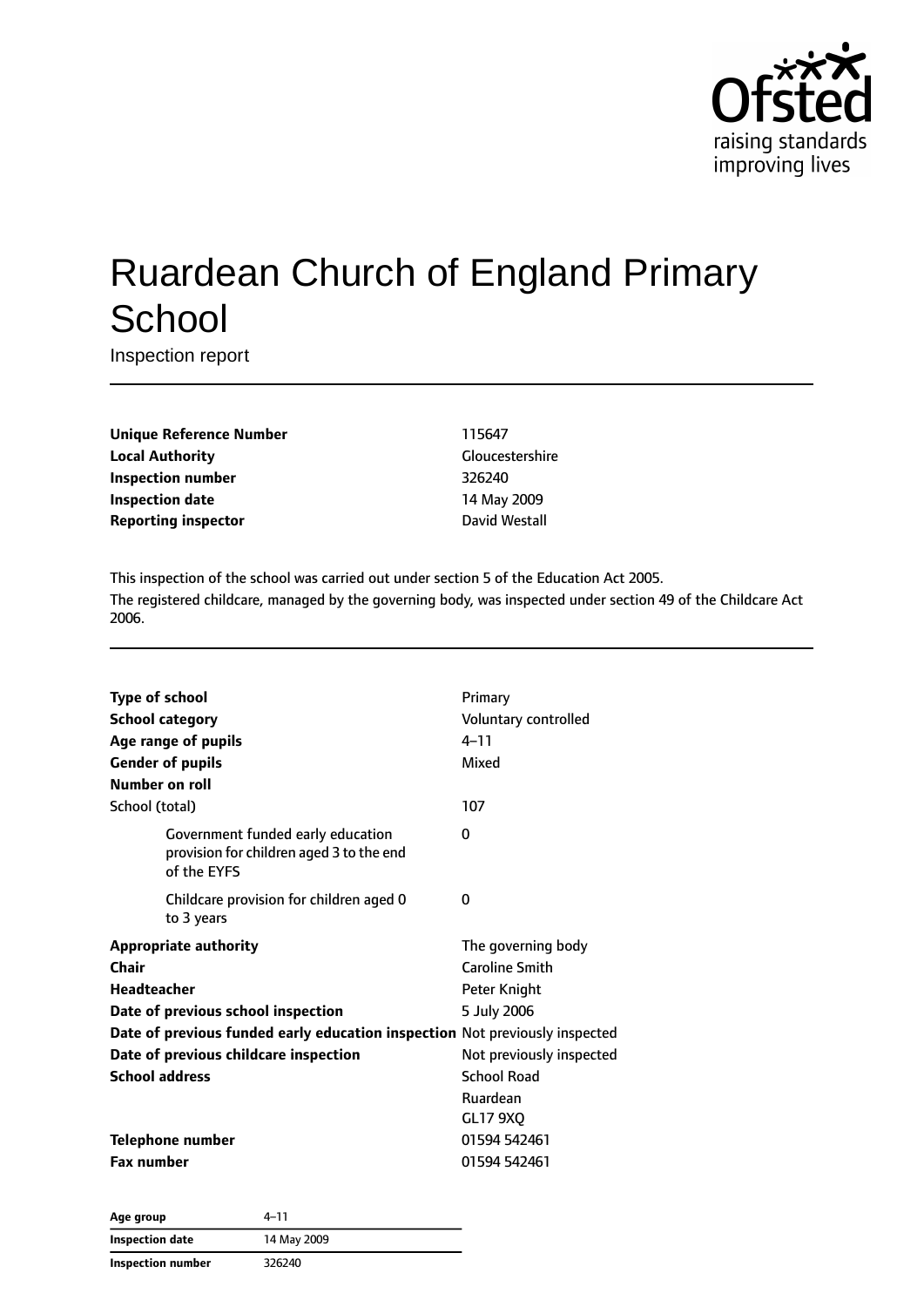.

© Crown copyright 2009

#### Website: www.ofsted.gov.uk

This document may be reproduced in whole or in part for non-commercial educational purposes, provided that the information quoted is reproduced without adaptation and the source and date of publication are stated.

Further copies of this report are obtainable from the school. Under the Education Act 2005, the school must provide a copy of this report free of charge to certain categories of people. A charge not exceeding the full cost of reproduction may be made for any other copies supplied.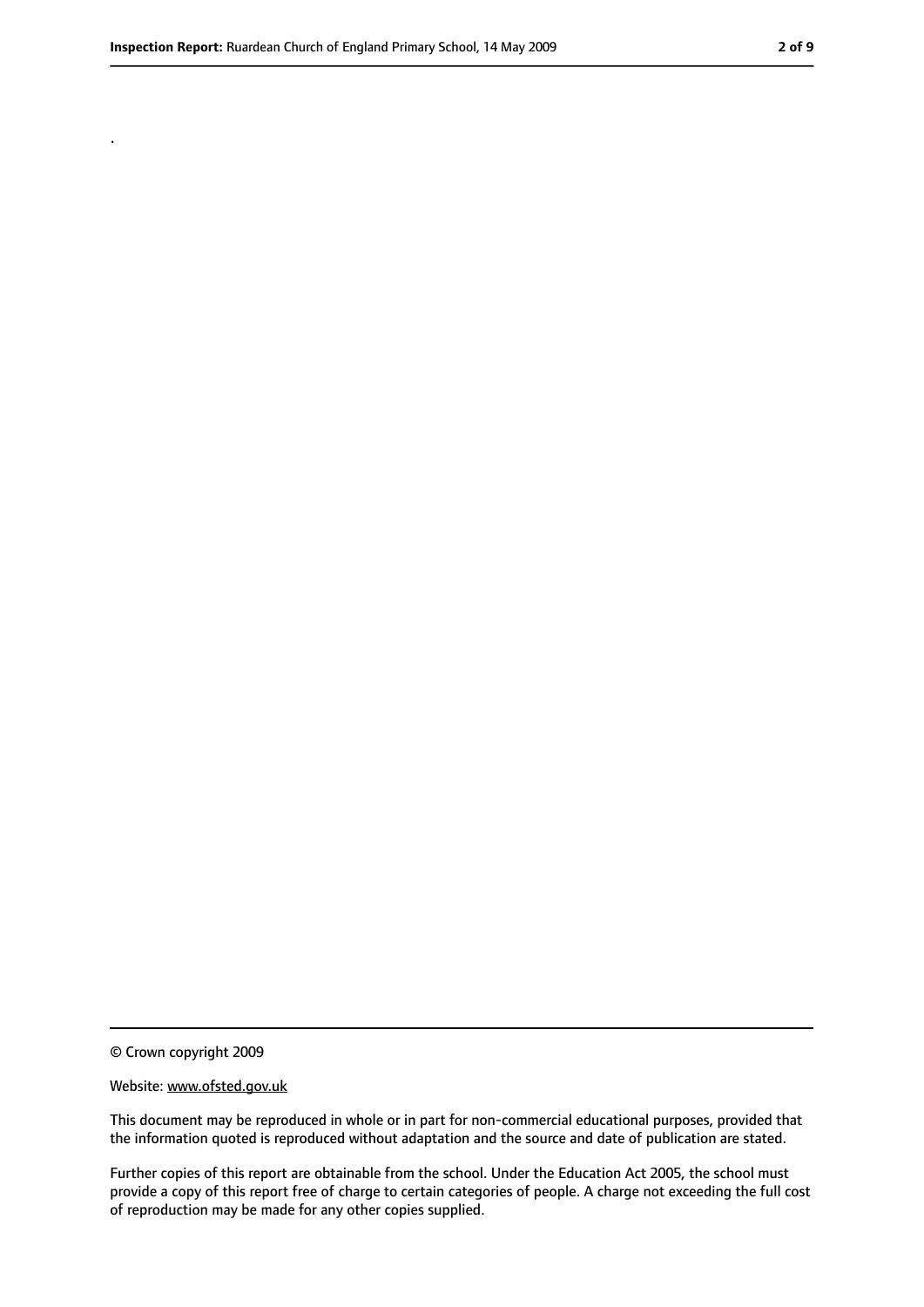# **Introduction**

The inspection was carried out by two additional inspectors. Inspectors evaluated the overall effectiveness of the school and investigated the following issues:

- if teaching enables pupils to make effective progress throughout the school
- whether the school could further develop pupils' mathematical skills and understanding
- the quality of pupils' personal development and well-being
- the quality of leadership and management and its impact on pupils' progress.

Evidence was gathered from the school's data on pupils' progress, visits to lessons and scrutiny of pupils' work; discussions with the headteacher, staff, governors, parents and pupils; and analysis of responses to the parents' questionnaire. Other aspects of the school's work were not investigated in detail but inspectors found no evidence to suggest that the school's assessments of these areas, as given in its self-evaluation, were not justified, and these have been included where appropriate in this report.

# **Description of the school**

Most pupils who attend this small school come from the village but the Communication and Interaction Centre based at the school serves a wider area. The Centre has up to ten places for pupils with severe speech and language impairment, or those whose needs relate to the Autism Spectrum Disorder. At present, there are seven pupils from the Centre on the school roll. The overall percentage of pupils with learning difficulties and/or disabilities in the school is well above average. The Early Years Foundation Stage children are taught in the same class as some Year 1 pupils, and each of the four classes includes pupils of mixed ages.

# **Key for inspection grades**

| Outstanding  |
|--------------|
| Good         |
| Satisfactory |
| Inadequate   |
|              |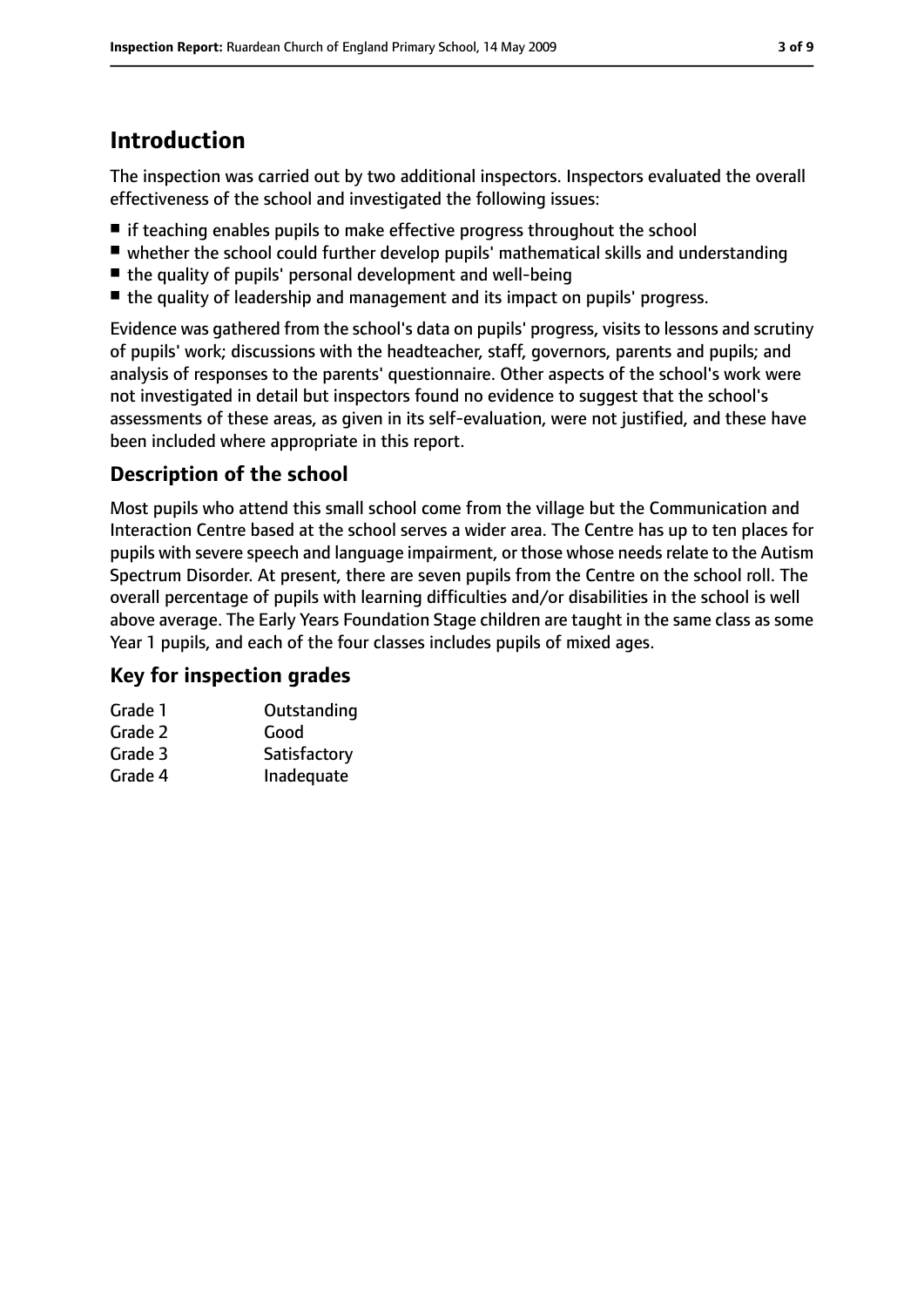# **Overall effectiveness of the school**

#### **Grade: 2**

This is a good school. It provides a well-rounded education for its pupils, enabling them to make good progress in both their academic and personal development. The school's success is quickly sensed by visitors, who are met by enthusiastic pupils, interesting displays of work, and by committed staff who clearly love their jobs. The quality of care, guidance and support is good. Staff know the pupils well and help them to develop into kind, cooperative and caring individuals. Consequently, the school is a happy and harmonious community where pupils get on well together and enjoy their education. Pupils with learning difficulties and/or disabilities are valued members of the community, play a full part in the life of the school and contribute to its success. The curriculum is good and provides pupils with a wide range of worthwhile learning opportunities. In these circumstances, it is not surprising that pupils' achievement is good and parents hold the school in high regard. A typical remark to an inspector included, 'This is a super school where the staff are professional and caring. They do all they can to make sure children do well, and my son loves it here'. From starting points that are often below the levels expected nationally, pupils achieve well to reach standards which are generally above average in Year 6. Pupils' progress in English has been a consistent strength. Standards have risen further this year because areas for improvement in writing have been pinpointed and addressed even more accurately. There was a dip in standards overall in Year 6 in 2008. This was partly due to the high percentage of pupils with learning difficulties, but also to a notable decline in pupils' attainment in mathematics. There is no hint of complacency in this school, and mathematics has been the key focus for improvement over the past year. As a result of this sustained emphasis, pupils' progress in mathematics has accelerated, and standards have risen. Nevertheless, there is still room for further improvement in Years 3 to 6, particularly to enhance pupils' mathematical problem-solving skills. Pupils progress well in science and information and communication technology, and standardsin these subjects are above national expectations by Year 6. Across the school, pupils with learning difficulties and/or disabilities make good progress.

Pupils achieve well because the teaching is good. Teachers' enthusiasm and professionalism shine through in lessons. They plan their lessons effectively and their explanations are clear so that pupils are confident about tackling their work. Often teachers know just when to intervene with well-judged advice and when to stand back and let pupils work things out for themselves. Teachers motivate pupils effectively, and pupils say they work hard but still have fun. 'We could have carried on for much longer because it was really interesting,' said one pupil after a particularly stimulating English lesson. Indeed, smiles and laughter are everywhere in this happy school, and learning is seen as a shared and enjoyable experience. Teaching assistants are well briefed and provide good support, especially with pupils with learning difficulties and/or disabilities. While teachers' marking is generally good, pupils sometimes require more focused feedback about how to improve their work in mathematics.

Pupils' good personal development and well-being stem from the supportive relationships that exist across the school. It is clear that pupils like and respect their teachers, and that their feelings are reciprocated. As a result, pupils know that teachers have their best interests at heart, and have a strong sense of self-worth because they know they are valued as individuals. Pupils' spiritual, moral, social and cultural development is good. They work together amicably, respect the feelings of others and have a well-developed sense of fair play. Behaviour is nearly always good. Very occasionally, a small number of pupils present challenging behaviour but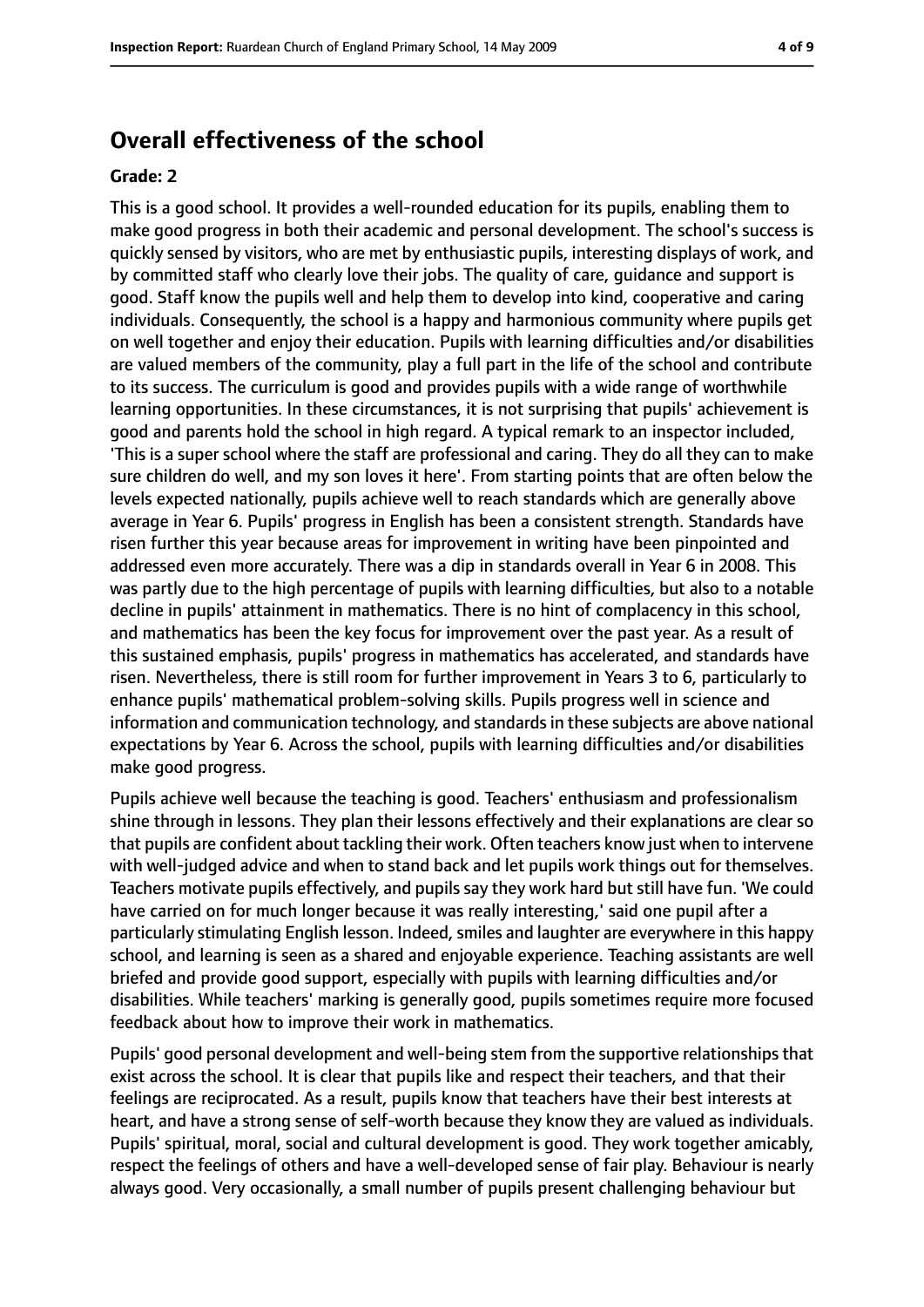this is well managed by staff. The attendance rate is broadly average. It is restricted from being higher as some parents choose to take their children on holiday during term time. Pupils are safety conscious and have a good understanding of the importance of healthy eating and exercise. They have a strong community awareness and are keen fundraisers for charities. Their ability to work constructively with others and their good academic progress mean they are well prepared for the future.

■ The school promotes community cohesion well, and this is reflected in the effective way in which it includes all its pupils. Pupils have a good understanding of the needs of the local community. For example, pupils have relished the opportunity to investigate plans for the regeneration of a nearby town, interviewed local people about the issues, and helped to create a film which presents their views. Pupils also have good opportunities to learn about life abroad, including links with schools in Kenya and Austria. Good leadership and management are at the heart of the school's success. Self-evaluation procedures are good. They are used effectively to identify accurate areas for development and have helped the school to improve. The headteacher is a key strength and works tenaciously to ensure that the school provides well for its pupils. He is quick to recognise and praise the good work of staff and alert to situations where people require advice. Because teachers and support staff benefit from constructive feedback, they have a shared sense of direction and feel part of a successful team. Responsibility is delegated wisely, and the senior leadership team, subject teachers and governors all fulfil their roles effectively. The school is continually striving to improve further and is well placed to get even better.

### **Effectiveness of the Early Years Foundation Stage**

### **Grade: 1**

Children's achievement is outstanding. As a result of first-rate teaching, they make excellent progress across all areas of learning. Their progress is particularly rapid in their personal, social and cultural development, and in their communication, language and literacy skills. Most children reach the expected learning goals in all areas of learning, despite their generally low starting points on entry. Indeed, some children will exceed these goals this year. Planning is very effective, and the teaching is lively, captures children's interest and is exceptionally well tailored to their needs. Children benefit from a rich range of learning opportunities, which means they love coming to school. All areas of learning are covered thoroughly and there is a well-judged balance between adult-led tasks and opportunities for children to make their own choices. Relationships between adults and children are excellent, and they benefit from high quality care. The leadership of the Early Years Foundation Stage is outstanding, and the adults work together very effectively to meet children's needs.

### **What the school should do to improve further**

■ Raise standards in mathematics in Years 3 to 6 by improving pupils' problem- solving skills and ensure that marking provides pupils with clear guidance about their next steps in learning.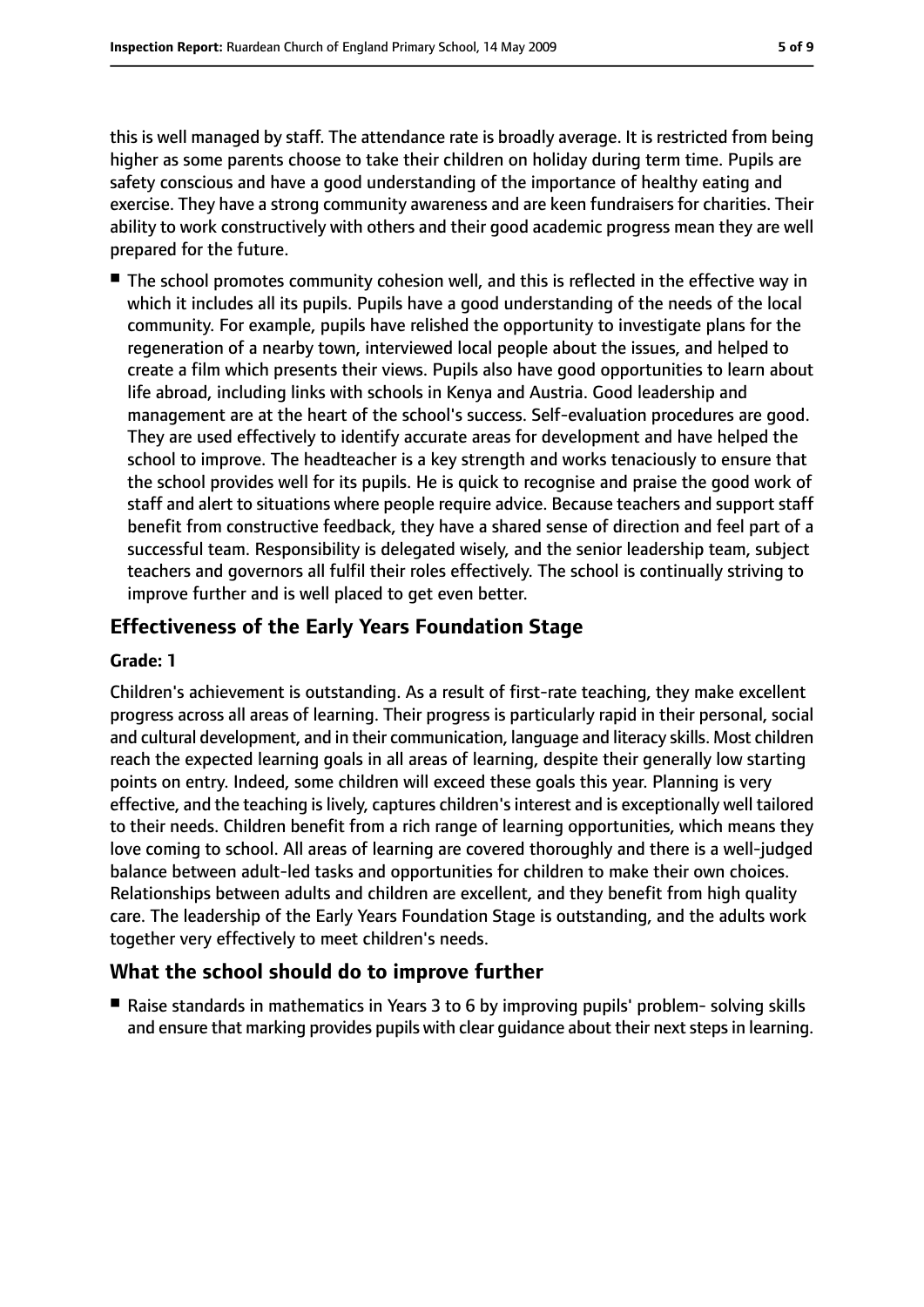**Any complaints about the inspection or the report should be made following the procedures set out in the guidance 'Complaints about school inspection', which is available from Ofsted's website: www.ofsted.gov.uk.**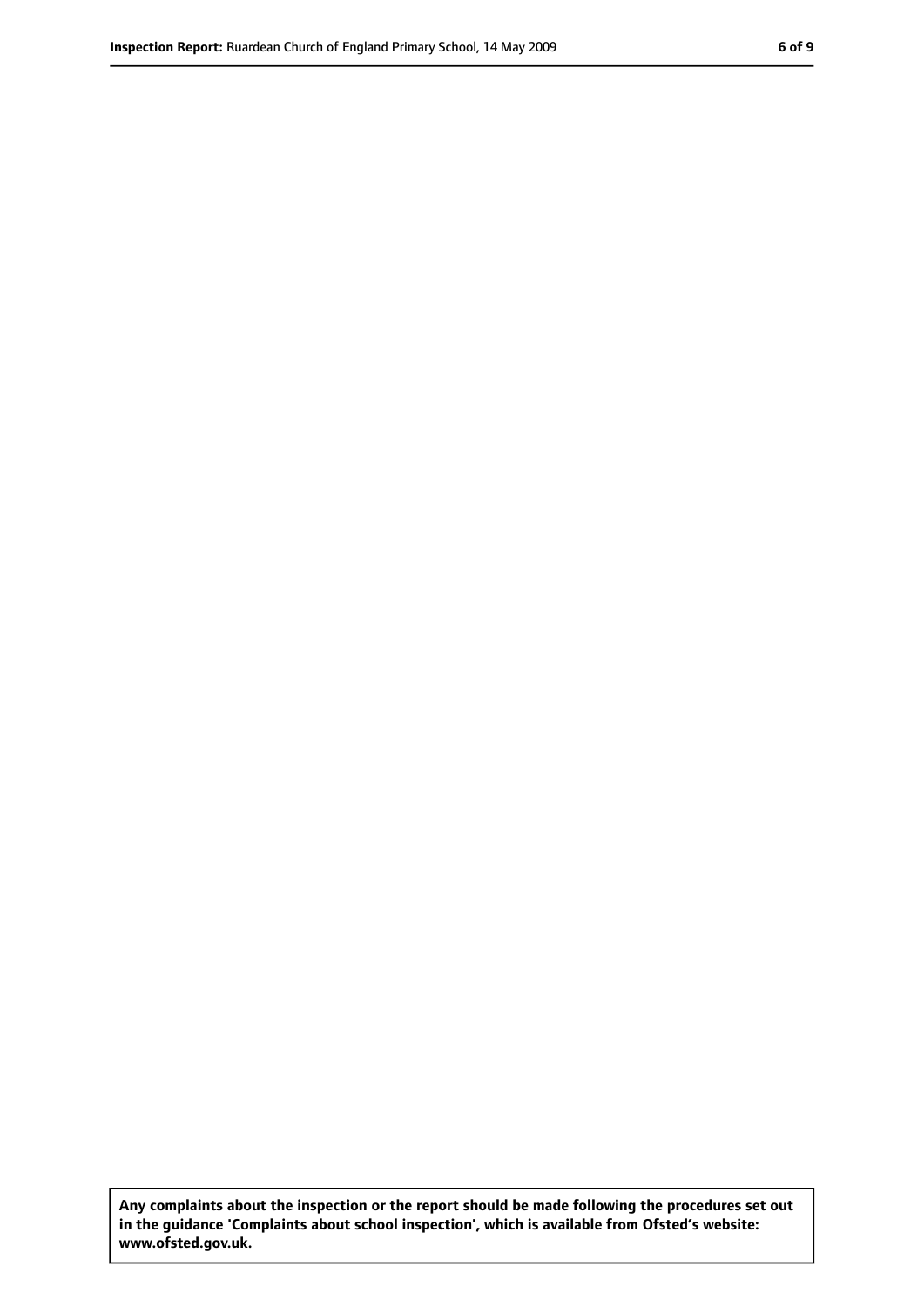# **Inspection judgements**

| Key to judgements: grade 1 is outstanding, grade 2 good, grade 3 satisfactory, and | <b>School</b> |
|------------------------------------------------------------------------------------|---------------|
| arade 4 inadequate                                                                 | Overall       |

### **Overall effectiveness**

| How effective, efficient and inclusive is the provision of<br>education, integrated care and any extended services in meeting the<br>needs of learners? |     |
|---------------------------------------------------------------------------------------------------------------------------------------------------------|-----|
| Effective steps have been taken to promote improvement since the last<br>inspection                                                                     | Yes |
| How well does the school work in partnership with others to promote learners'<br>well being?                                                            |     |
| The capacity to make any necessary improvements                                                                                                         |     |

# **Effectiveness of the Early Years Foundation Stage**

| How effective is the provision in meeting the needs of children in the<br>l EYFS?            |  |
|----------------------------------------------------------------------------------------------|--|
| How well do children in the EYFS achieve?                                                    |  |
| How good are the overall personal development and well-being of the children<br>in the EYFS? |  |
| How effectively are children in the EYFS helped to learn and develop?                        |  |
| How effectively is the welfare of children in the EYFS promoted?                             |  |
| How effectively is provision in the EYFS led and managed?                                    |  |

# **Achievement and standards**

| How well do learners achieve?                                                                               |  |
|-------------------------------------------------------------------------------------------------------------|--|
| The standards <sup>1</sup> reached by learners                                                              |  |
| How well learners make progress, taking account of any significant variations<br>between groups of learners |  |
| How well learners with learning difficulties and/or disabilities make progress                              |  |

<sup>&</sup>lt;sup>1</sup>Grade 1 - Exceptionally and consistently high; Grade 2 - Generally above average with none significantly below average; Grade 3 - Broadly average to below average; Grade 4 - Exceptionally low.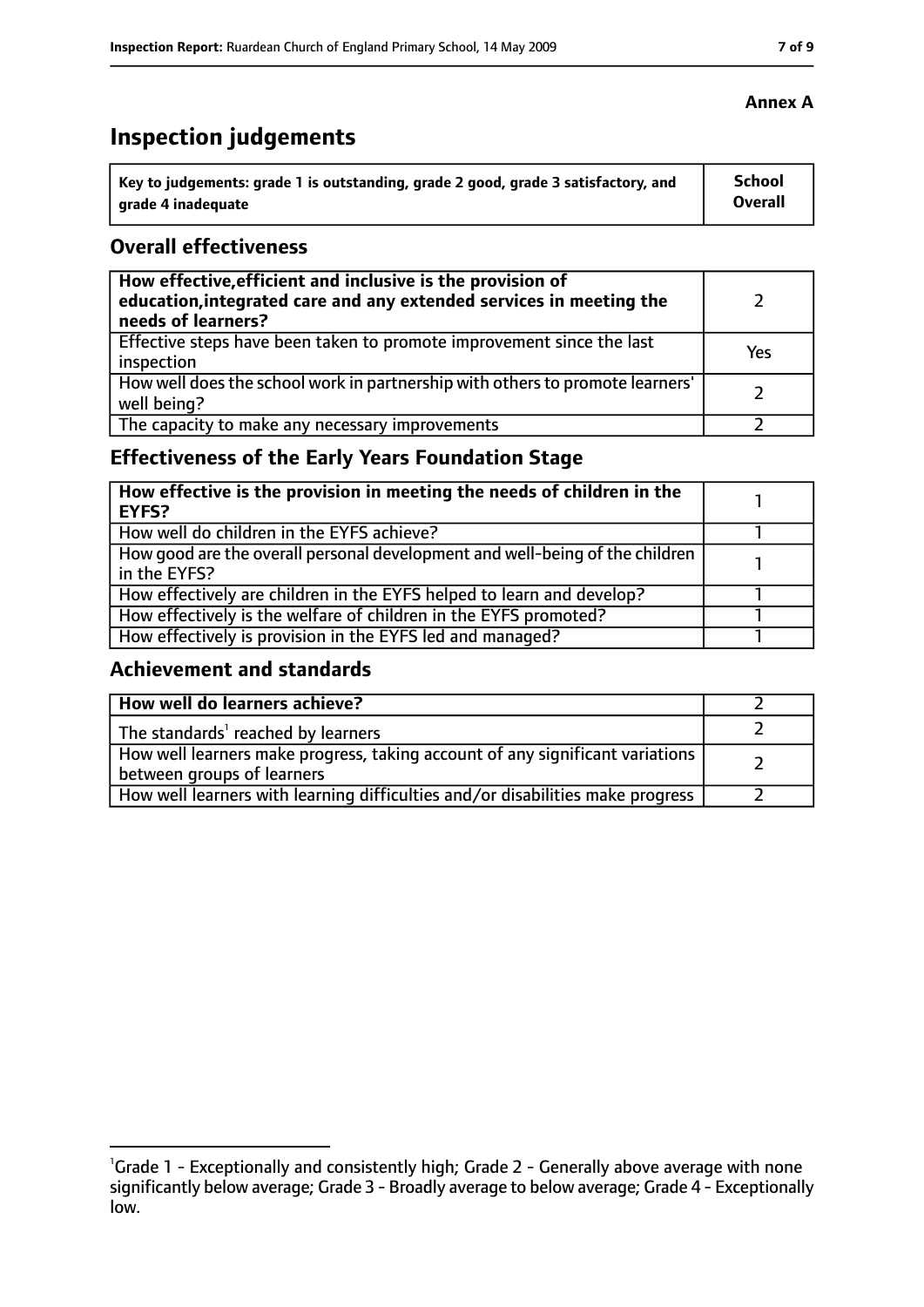# **Personal development and well-being**

| How good are the overall personal development and well-being of the<br>learners?                                 |  |
|------------------------------------------------------------------------------------------------------------------|--|
| The extent of learners' spiritual, moral, social and cultural development                                        |  |
| The extent to which learners adopt healthy lifestyles                                                            |  |
| The extent to which learners adopt safe practices                                                                |  |
| The extent to which learners enjoy their education                                                               |  |
| The attendance of learners                                                                                       |  |
| The behaviour of learners                                                                                        |  |
| The extent to which learners make a positive contribution to the community                                       |  |
| How well learners develop workplace and other skills that will contribute to<br>their future economic well-being |  |

# **The quality of provision**

| How effective are teaching and learning in meeting the full range of<br>learners' needs?              |  |
|-------------------------------------------------------------------------------------------------------|--|
| How well do the curriculum and other activities meet the range of needs and<br>interests of learners? |  |
| How well are learners cared for, quided and supported?                                                |  |

# **Leadership and management**

| How effective are leadership and management in raising achievement<br>and supporting all learners?                                              |           |
|-------------------------------------------------------------------------------------------------------------------------------------------------|-----------|
| How effectively leaders and managers at all levels set clear direction leading<br>to improvement and promote high quality of care and education |           |
| How effectively leaders and managers use challenging targets to raise standards                                                                 |           |
| The effectiveness of the school's self-evaluation                                                                                               |           |
| How well equality of opportunity is promoted and discrimination eliminated                                                                      |           |
| How well does the school contribute to community cohesion?                                                                                      |           |
| How effectively and efficiently resources, including staff, are deployed to<br>achieve value for money                                          |           |
| The extent to which governors and other supervisory boards discharge their<br>responsibilities                                                  |           |
| Do procedures for safequarding learners meet current government<br>requirements?                                                                | Yes       |
| Does this school require special measures?                                                                                                      | <b>No</b> |
| Does this school require a notice to improve?                                                                                                   | <b>No</b> |